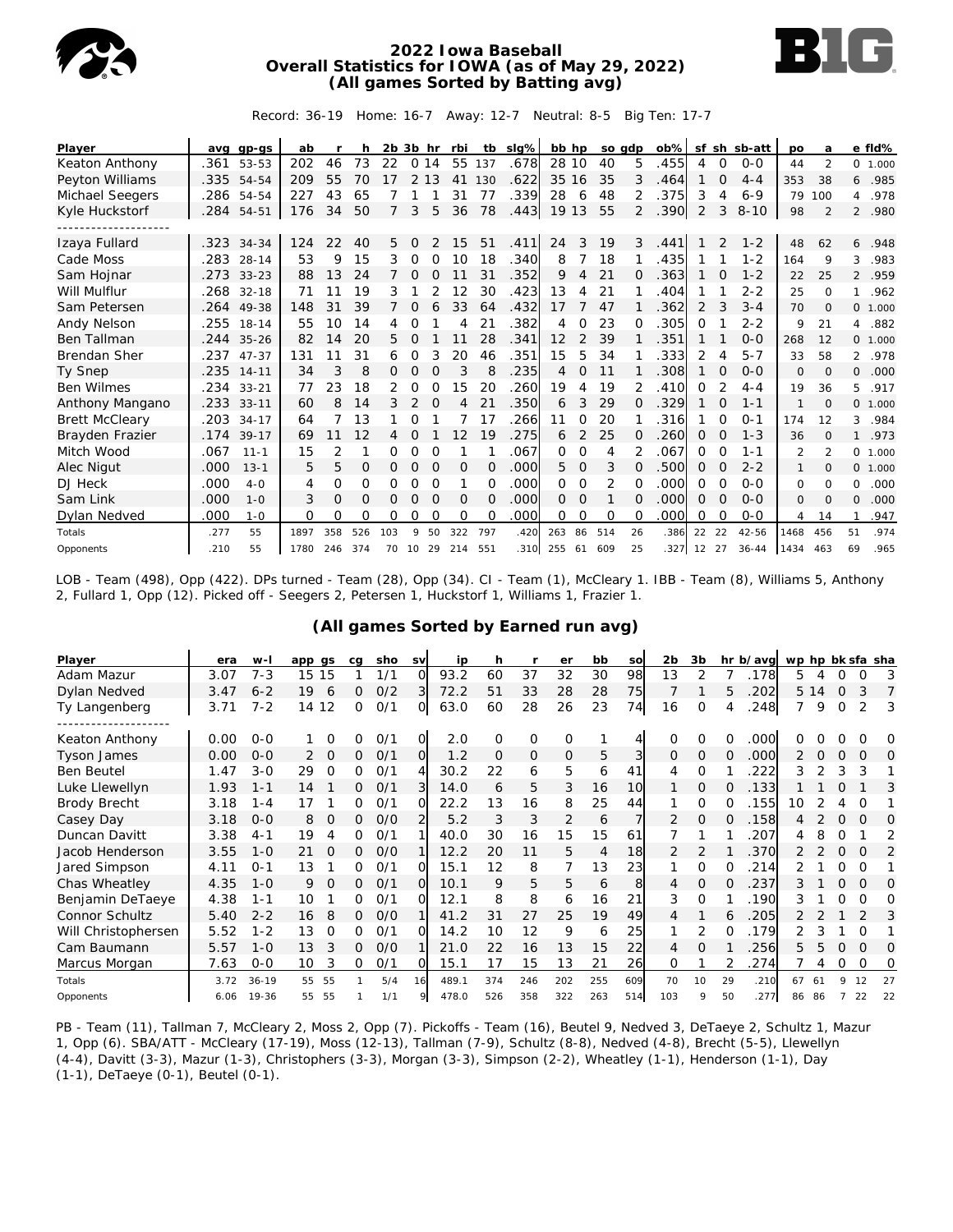

# **BIG**

#### **2022 Iowa Baseball Overall Statistics for IOWA (as of May 29, 2022) (All games Sorted by Fielding pct)**

| Player                | С              | po             | a               | е              | fld%  | dp             | sba            | csb            | sba%    | pb             | ci             |
|-----------------------|----------------|----------------|-----------------|----------------|-------|----------------|----------------|----------------|---------|----------------|----------------|
| <b>Ben Tallman</b>    | 280            | 268            | $\overline{12}$ | $\Omega$       | 1.000 | $\Omega$       | $\overline{7}$ | $\overline{2}$ | .778    | $\overline{7}$ | $\Omega$       |
| Sam Petersen          | 70             | 70             | $\overline{O}$  | $\overline{O}$ | 1.000 | $\Omega$       | $\Omega$       | $\overline{O}$ | ---     | $\Omega$       | $\overline{O}$ |
| Keaton Anthony        | 46             | 44             | $\overline{2}$  | 0              | 1.000 | O              | 0              | 0              | $- - -$ | 0              | $\mathsf{O}$   |
| Luke Llewellyn        | 6              | 1              | 5               | 0              | 1.000 | $\mathcal{O}$  | 4              | $\overline{O}$ | 1.000   | $\mathcal{O}$  | $\overline{O}$ |
| Benjamin DeTaeye      | 5              | 1              | $\overline{4}$  | 0              | 1.000 | O              | $\mathbf 0$    | 1              | .000    | O              | $\mathbf 0$    |
| Mitch Wood            | $\overline{4}$ | $\overline{2}$ | $\overline{2}$  | $\overline{O}$ | 1.000 | 1              | $\overline{O}$ | $\overline{O}$ | $- - -$ | $\Omega$       | $\mathsf O$    |
| Duncan Davitt         | $\overline{4}$ | $\overline{2}$ | $\overline{2}$  | 0              | 1.000 | O              | 3              | 0              | 1.000   | O              | $\overline{O}$ |
| Connor Schultz        | $\overline{4}$ | $\mathbf{1}$   | 3               | $\overline{O}$ | 1.000 | $\Omega$       | 8              | $\mathbf 0$    | 1.000   | $\overline{O}$ | $\mathbf{O}$   |
| Jacob Henderson       | $\overline{4}$ | $\overline{2}$ | $\overline{2}$  | $\overline{O}$ | 1.000 | O              | 1              | $\mathbf 0$    | 1.000   | O              | 0              |
| Will Christophersen   | 1              | $\Omega$       | $\mathbf{1}$    | 0              | 1.000 | $\mathcal{O}$  | 3              | 0              | 1.000   | $\mathcal{O}$  | $\overline{O}$ |
| Alec Nigut            | 1              | 1              | $\mathbf 0$     | $\overline{O}$ | 1.000 | O              | $\overline{O}$ | $\overline{O}$ | $- - -$ | O              | $\overline{O}$ |
| Anthony Mangano       | $\mathbf{1}$   | $\mathbf{1}$   | $\overline{O}$  | $\mathbf 0$    | 1.000 | $\Omega$       | $\overline{O}$ | $\mathbf 0$    | ---     | $\Omega$       | $\mathbf{O}$   |
| Casey Day             | 1              | 1              | $\overline{O}$  | $\overline{O}$ | 1.000 | $\mathbf 0$    | 1              | $\mathbf 0$    | 1.000   | $\mathbf 0$    | $\mathbf 0$    |
| Peyton Williams       | 397            | 353            | 38              | 6              | .985  | 26             | $\overline{O}$ | $\mathbf 0$    | ---     | $\overline{O}$ | $\mathsf O$    |
| <b>Brett McCleary</b> | 189            | 174            | 12              | 3              | .984  | O              | 17             | $\overline{2}$ | .895    | $\overline{2}$ | 1              |
| Cade Moss             | 176            | 164            | 9               | 3              | .983  | 1              | 12             | $\mathbf{1}$   | .923    | $\overline{2}$ | $\overline{O}$ |
| Kyle Huckstorf        | 102            | 98             | $\overline{2}$  | $\overline{2}$ | .980  | O              | 0              | 0              | ---     | O              | $\mathbf 0$    |
| <b>Brendan Sher</b>   | 93             | 33             | 58              | $\overline{2}$ | .978  | $\overline{7}$ | $\overline{O}$ | $\overline{O}$ | ---     | $\Omega$       | $\mathbf 0$    |
| Michael Seegers       | 183            | 79             | 100             | $\overline{4}$ | .978  | 19             | $\overline{O}$ | $\mathbf 0$    | $- - -$ | $\mathbf 0$    | $\mathbf 0$    |
| Brayden Frazier       | 37             | 36             | $\Omega$        | $\mathbf{1}$   | .973  | $\Omega$       | $\Omega$       | $\overline{O}$ | ---     | $\Omega$       | $\overline{O}$ |
| Will Mulflur          | 26             | 25             | $\mathcal{O}$   | 1              | .962  | 1              | O              | 0              | ---     | O              | 0              |
| Sam Hojnar            | 49             | 22             | 25              | $\overline{2}$ | .959  | 4              | $\mathbf 0$    | $\mathbf 0$    | $- - -$ | $\Omega$       | $\mathbf{O}$   |
| Izaya Fullard         | 116            | 48             | 62              | 6              | .948  | 10             | $\overline{O}$ | $\mathbf 0$    | ÷÷      | O              | $\mathbf 0$    |
| Dylan Nedved          | 19             | $\overline{4}$ | 14              | $\mathbf{1}$   | .947  | $\Omega$       | $\overline{4}$ | $\overline{4}$ | .500    | $\Omega$       | $\overline{O}$ |
| <b>Ben Beutel</b>     | 13             | $\overline{0}$ | 12              | 1              | .923  | $\circ$        | $\overline{O}$ | 1              | .000    | $\circ$        | $\overline{O}$ |
| <b>Ben Wilmes</b>     | 60             | 19             | 36              | 5              | .917  | $\overline{4}$ | $\overline{O}$ | $\overline{O}$ | $- - -$ | $\Omega$       | $\mathbf{O}$   |
| Adam Mazur            | 22             | 4              | 16              | $\overline{2}$ | .909  | O              | 1              | 2              | .333    | O              | $\mathbf 0$    |
| Andy Nelson           | 34             | 9              | 21              | $\overline{4}$ | .882  | $\overline{2}$ | $\overline{O}$ | $\overline{O}$ | $- - -$ | $\Omega$       | $\mathsf O$    |
| Ty Langenberg         | 12             | 1              | 9               | $\overline{2}$ | .833  | $\overline{O}$ | $\overline{O}$ | $\overline{O}$ | $- - -$ | 0              | $\overline{O}$ |
| Jared Simpson         | 5              | $\overline{2}$ | $\overline{2}$  | $\mathbf{1}$   | .800  | $\Omega$       | $\overline{2}$ | 0              | 1.000   | $\Omega$       | $\mathbf{O}$   |
| Marcus Morgan         | 4              | $\overline{2}$ | 1               | 1              | .750  | O              | 3              | $\mathbf 0$    | 1.000   | O              | $\mathsf{O}$   |
| <b>Brody Brecht</b>   | 9              | $\mathbf{1}$   | 5               | 3              | .667  | $\Omega$       | 5              | $\overline{O}$ | 1.000   | $\Omega$       | $\mathbf{O}$   |
| Cam Baumann           | $\overline{2}$ | $\overline{O}$ | 1               | 1              | .500  | O              | $\overline{O}$ | 0              | $- - -$ | O              | O              |
| Chas Wheatley         | $\overline{O}$ | $\Omega$       | $\overline{O}$  | $\overline{O}$ | .000  | $\Omega$       | 1              | $\overline{O}$ | 1.000   | $\Omega$       | $\overline{O}$ |
| Sam Link              | 0              | $\mathbf 0$    | $\mathbf 0$     | $\mathbf 0$    | .000  | O              | $\mathbf 0$    | $\mathbf 0$    | ---     | O              | 0              |
| <b>Tyson James</b>    | $\overline{O}$ | $\Omega$       | $\Omega$        | $\overline{O}$ | .000  | $\Omega$       | $\overline{O}$ | $\overline{O}$ | ---     | $\Omega$       | $\mathbf 0$    |
| Ty Snep               | $\overline{O}$ | $\Omega$       | $\overline{O}$  | $\mathbf 0$    | .000  | $\Omega$       | $\overline{O}$ | $\mathbf 0$    | $- - -$ | $\Omega$       | $\mathbf 0$    |
| DJ Heck               | $\Omega$       | $\overline{O}$ | $\Omega$        | $\overline{O}$ | .000  | $\Omega$       | $\Omega$       | 0              | ---     | $\Omega$       | $\mathsf O$    |
| Totals                | 1975           | 1468           | 456             | 51             | .974  | 28             | 36             | 8              | .818    | 11             | $\mathbf{1}$   |
| Opponents             | 1966           | 1434           | 463             | 69             | .965  | 34             | 42             | 14             | .750    | $\overline{7}$ | $\mathbf 0$    |

Hitting minimums - 75% of Games 3.0 AB/Game 3.0 TPA/Game Pitching minimums - 1.0 IP/Game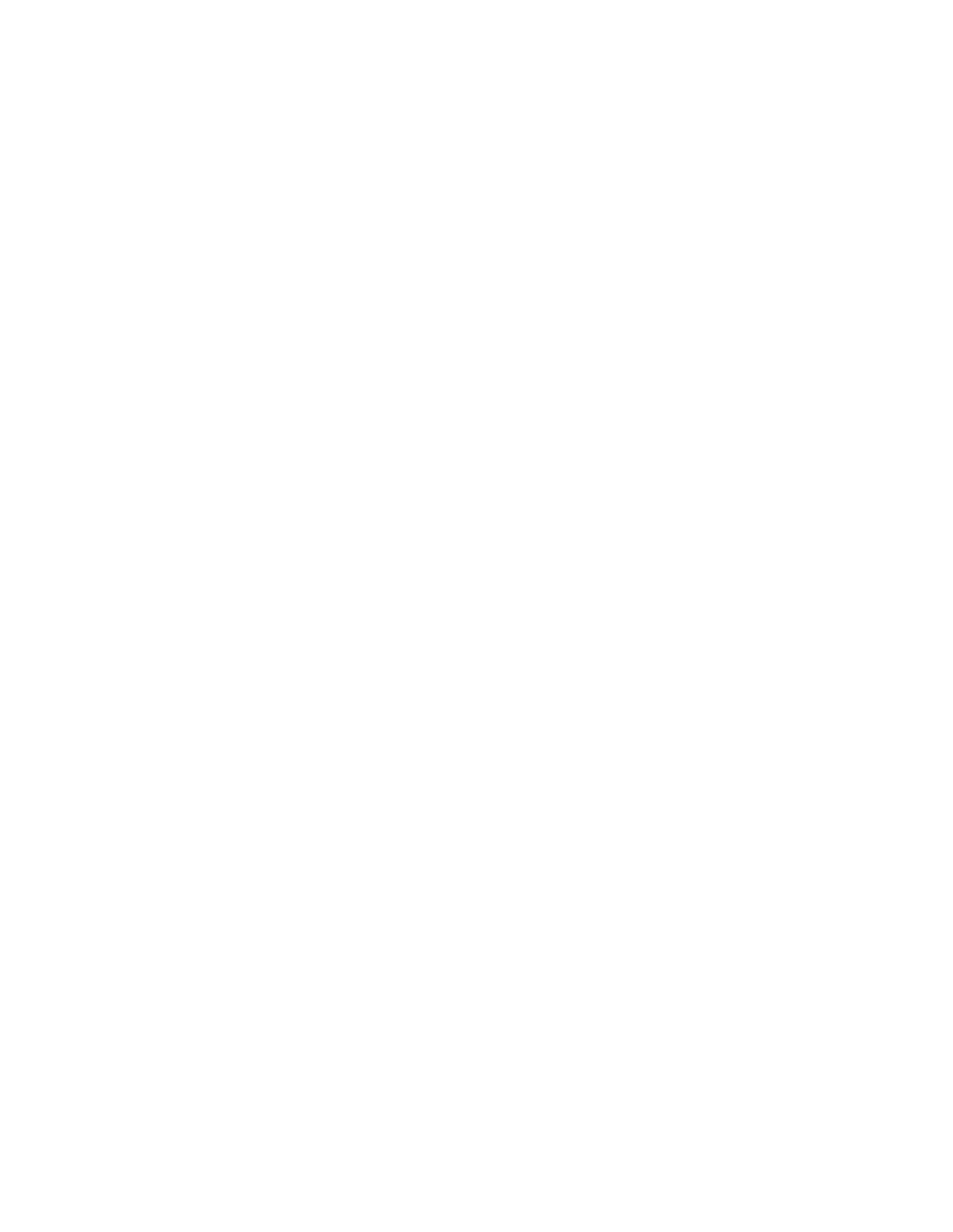#### **2022 Iowa Baseball Miscellaneous Stats for IOWA (as of May 29, 2022) (All games)**

# **STARTERS SUMMARY**

|                       |    |                |    |                |    |    | Position |              |    |    |    |                |                |    |    | <b>Batting Order</b> |                |                          |                |                                     |                |
|-----------------------|----|----------------|----|----------------|----|----|----------|--------------|----|----|----|----------------|----------------|----|----|----------------------|----------------|--------------------------|----------------|-------------------------------------|----------------|
| Player                | GS | <sub>D</sub>   | C  | 1 <sub>b</sub> | 2b | 3b | SS       | lf           | Cf | rf | of | dh             |                |    |    |                      |                |                          |                | 1st 2nd 3rd 4th 5th 6th 7th 8th 9th |                |
| Peyton Williams       | 54 |                |    | 52             |    |    |          |              |    |    |    | $\overline{2}$ |                | 40 | 14 |                      |                |                          |                |                                     |                |
| Michael Seegers       | 54 |                |    |                |    |    | 54       |              |    |    |    |                | 51             |    |    |                      |                |                          |                |                                     | 1              |
| Keaton Anthony        | 53 |                |    |                |    |    |          |              |    | 41 |    | 12             |                | 3  | 36 | 14                   |                |                          |                |                                     |                |
| Kyle Huckstorf        | 51 |                |    |                |    |    |          |              | 51 |    |    |                | 1              |    |    |                      |                | 4                        | 13             | 3                                   | 29             |
| Sam Petersen          | 38 |                |    |                |    |    |          | 34           | 4  |    |    |                | 1              | 6  |    |                      | 3              | 7                        | 14             | 3                                   | 4              |
| <b>Brendan Sher</b>   | 37 |                |    |                | 10 | 26 |          |              |    |    |    |                |                |    |    |                      | 6              | 6                        | 6              | 12                                  | 6              |
| Izaya Fullard         | 34 |                |    | $\overline{2}$ | 25 |    |          |              |    |    |    | 7              |                |    | 2  | 16                   | 15             |                          | 1              |                                     |                |
| Ben Tallman           | 26 |                | 26 |                |    |    |          |              |    |    |    |                |                |    |    | 3                    |                | 3                        | $\overline{2}$ | 18                                  |                |
| Sam Hojnar            | 23 |                |    |                | 12 |    |          |              |    |    |    | 3              |                |    |    | 8                    | 8              | 3                        | 1              | 2                                   |                |
| <b>Ben Wilmes</b>     | 21 |                |    |                | 7  | 8  |          | 6            |    |    |    |                | $\overline{2}$ |    |    |                      | 1              | 3                        | 3              | $\mathbf{1}$                        | 11             |
| Will Mulflur          | 18 |                |    |                |    |    |          | 1            |    | 9  |    | 8              |                |    |    | 10                   | 3              | $\overline{4}$           | $\cdot$        | 1                                   |                |
| Brayden Frazier       | 17 |                |    |                |    |    |          | 12           |    | 5  |    |                |                |    |    |                      | 5              | 6                        | $\overline{2}$ | 1                                   | $\overline{2}$ |
| <b>Brett McCleary</b> | 17 |                | 16 |                |    |    |          |              |    |    |    | 1              |                |    |    |                      | $\overline{2}$ | $\overline{2}$           | 5              | 8                                   |                |
| Adam Mazur            | 15 | 15             |    |                |    |    |          |              |    |    |    |                |                |    |    |                      |                |                          |                |                                     |                |
| Cade Moss             | 14 |                | 13 |                |    |    |          |              |    |    |    |                |                |    |    |                      | 1              | 3                        | $\overline{4}$ | 4                                   | 2              |
| Andy Nelson           | 14 |                |    |                |    | 13 |          |              |    |    |    |                |                |    |    |                      | $\overline{4}$ | 8                        | $\overline{2}$ |                                     |                |
| Ty Langenberg         | 12 | 12             |    |                |    |    |          |              |    |    |    |                |                |    |    |                      |                |                          |                |                                     |                |
| Ty Snep               | 11 |                |    |                |    |    |          |              |    |    |    | 11             |                |    | 3  | $\overline{2}$       | $\overline{4}$ | $\overline{2}$           |                |                                     |                |
| Anthony Mangano       | 11 |                |    |                |    |    |          |              |    |    |    | 10             |                | 4  |    |                      | 3              | $\overline{\mathcal{L}}$ |                |                                     |                |
| Connor Schultz        | 8  | 8              |    |                |    |    |          |              |    |    |    |                |                |    |    |                      |                |                          |                |                                     |                |
| Dylan Nedved          | 6  | 6              |    |                |    |    |          |              |    |    |    |                |                |    |    |                      |                |                          |                |                                     |                |
| Duncan Davitt         | 4  | $\overline{4}$ |    |                |    |    |          |              |    |    |    |                |                |    |    |                      |                |                          |                |                                     |                |
| Marcus Morgan         | 3  | 3              |    |                |    |    |          |              |    |    |    |                |                |    |    |                      |                |                          |                |                                     |                |
| Cam Baumann           | 3  | 3              |    |                |    |    |          |              |    |    |    |                |                |    |    |                      |                |                          |                |                                     |                |
| Jared Simpson         | 1  | 1              |    |                |    |    |          |              |    |    |    |                |                |    |    |                      |                |                          |                |                                     |                |
| Benjamin DeTaey       | 1  | 1              |    |                |    |    |          |              |    |    |    |                |                |    |    |                      |                |                          |                |                                     |                |
| Mitch Wood            | 1  |                |    |                |    |    |          |              |    |    |    |                |                |    |    |                      |                |                          |                |                                     |                |
| Luke Llewellyn        | 1  | 1              |    |                |    |    |          |              |    |    |    |                |                |    |    |                      |                |                          |                |                                     |                |
| <b>Brody Brecht</b>   | 1  | 1              |    |                |    |    |          |              |    |    |    |                |                |    |    |                      |                |                          |                |                                     |                |
| Alec Nigut            | 1  |                |    |                |    |    |          | $\mathbf{1}$ |    |    |    |                |                |    |    |                      |                |                          | $\mathbf{1}$   |                                     |                |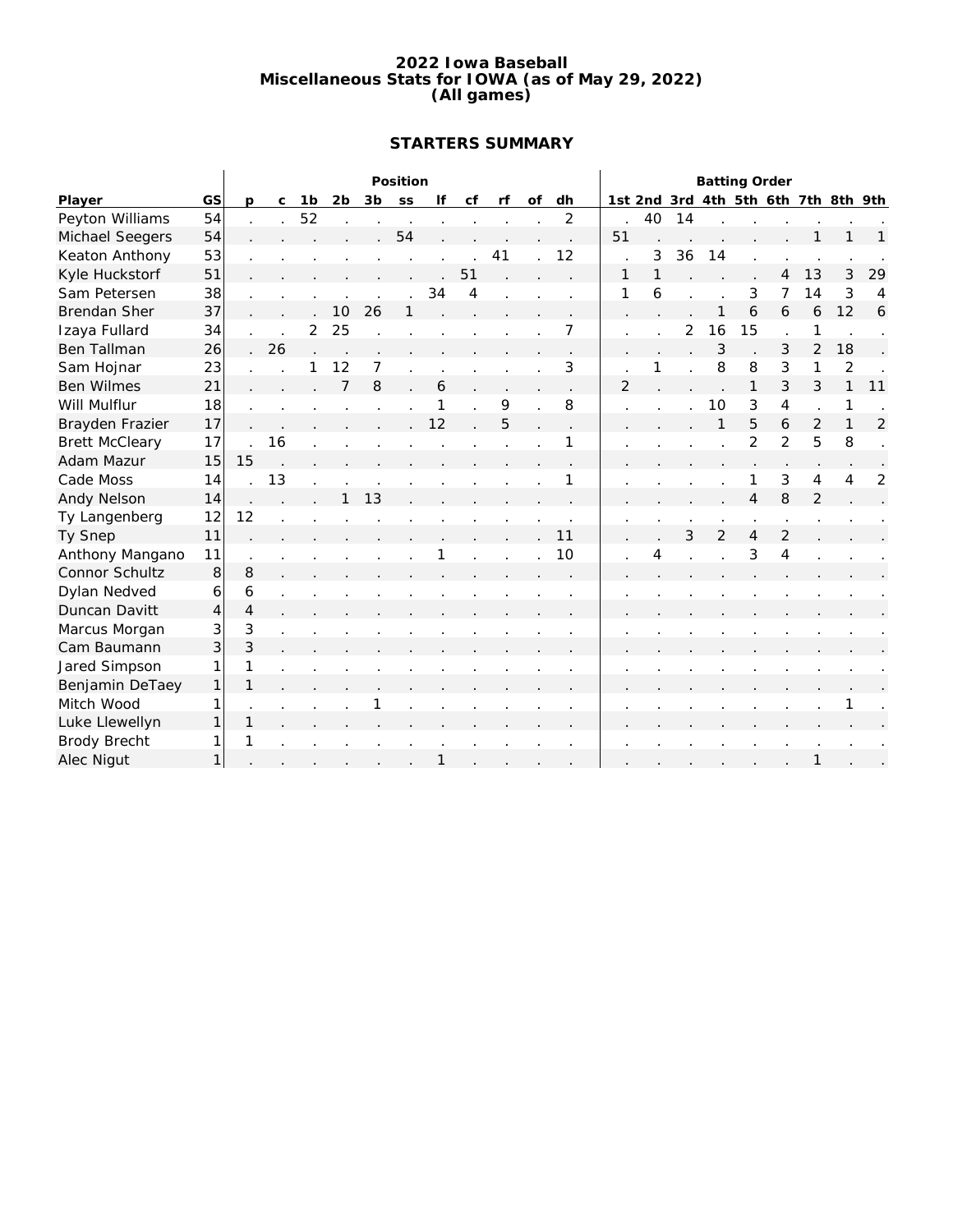

#### **2022 Iowa Baseball Game Results for IOWA (as of May 29, 2022) (All games)**



| Date                  | Opponent                |                | Score      | Inns           | Overall       | <b>Big Ten</b> | Pitcher of record      | Attend                   | Time |
|-----------------------|-------------------------|----------------|------------|----------------|---------------|----------------|------------------------|--------------------------|------|
| \$Feb 18, 2022        | vs Air Force            | W              | $12 - 2$   | 9              | $1 - 0 - 0$   | $0 - 0 - 0$    | Mazur (W $1-0$ )       | 120                      | 3:13 |
| \$Feb 19, 2022        | vs Ball State           | W              | $11 - 1$   | 9              | $2 - 0 - 0$   | $0 - 0 - 0$    | Brecht (W 1-0)         | 132                      | 2:24 |
| \$Feb 20, 2022        | vs Bucknell             | W              | $3 - 0$    | 9              | $3 - 0 - 0$   | $0 - 0 - 0$    | Langenberg (W 1-0)     | 97                       | 2:33 |
| %Feb 25, 2022         | vs Pepperdine           | W              | $3 - 1$    | 9              | $4 - 0 - 0$   | $0 - 0 - 0$    | Mazur (W $2-0$ )       | 704                      | 4:30 |
| %Feb 26, 2022         | at AM Corpus Christi    | $\mathsf{L}$   | $1 - 2$    | (11)           | $4 - 1 - 0$   | $0 - 0 - 0$    | Davitt $(L 0-1)$       | 631                      | 3:17 |
| %Feb 27, 2022         | vs Wichita State        | $\mathsf{L}$   | $7 - 8$    | 9              | $4 - 2 - 0$   | $0 - 0 - 0$    | Brecht $(L 1-1)$       | 724                      | 3:30 |
| Mar 01, 2022          | LORAS COLLEGE           | $\mathsf{L}$   | $1 - 3$    | 9              | $4 - 3 - 0$   | $0 - 0 - 0$    | Simpson (L 0-1)        | 796                      | 2:42 |
| Mar 02, 2022          | CORNELL COLLEGE         | W              | $8 - 0$    | 9              | $5 - 3 - 0$   | $0 - 0 - 0$    | Davitt $(W 1-1)$       | 538                      | 2:42 |
| & Mar 04, 2022        | vs Wichita State        | $\mathsf{L}$   | $4 - 6$    | 9              | $5 - 4 - 0$   | $0 - 0 - 0$    | Christophers (L 0-1)   | 5672                     | 2:59 |
| & Mar 05, 2022        | vs Texas A&M            | $\mathsf{L}$   | $3 - 7$    | 9              | $5 - 5 - 0$   | $0 - 0 - 0$    | Brecht $(L 1-2)$       | 7712                     | 4:01 |
| & Mar 06, 2022        | vs Washington State     | W              | $6 - 5$    | 9              | $6 - 5 - 0$   | $0 - 0 - 0$    | Langenberg (W 2-0)     | 4189                     | 3:17 |
| Mar 11, 2022          | at UC Irvine            | $\mathsf L$    | $6 - 7$    | 9              | $6 - 6 - 0$   | $0 - 0 - 0$    | Christophers (L 0-2)   | 576                      | 3:33 |
| Mar 12, 2022          | at UC Irvine            | $\mathsf{L}$   | $1 - 2$    | 9              | $6 - 7 - 0$   | $0 - 0 - 0$    | Nedved $(L 0-1)$       | 804                      | 2:14 |
| Mar 13, 2022          | at UC Irvine            | W              | $12 - 10$  | 9              | $7 - 7 - 0$   | $0 - 0 - 0$    | Langenberg (W 3-0)     | 647                      | 3:45 |
| Mar 15, 2022          | at San Diego State      | W              | $6 - 4$    | 9              | $8 - 7 - 0$   | $0 - 0 - 0$    | Davitt (W $2-1$ )      | 344                      | 4:01 |
| Mar 19, 2022          | #12 TEXAS TECH          | $\mathsf{L}$   | $3 - 11$   | 9              | $8 - 8 - 0$   | $0 - 0 - 0$    | Mazur $(L 2-1)$        | 1043                     | 3:17 |
| Mar 20, 2022          | #12 TEXAS TECH          | W              | $6 - 3$    | 9              | $9 - 8 - 0$   | $0 - 0 - 0$    | Nedved (W 1-1)         | 1290                     | 2:43 |
| Mar 21, 2022          | ST. THOMAS              | W              | $6 - 5$    | 9              | $10 - 8 - 0$  | $0 - 0 - 0$    | Beutel $(W 1-0)$       | 657                      | 2:54 |
| Mar 25, 2022          | CENTRAL MICHIGAN        | W              | $7 - 4$    | 9              | $11 - 8 - 0$  | $0 - 0 - 0$    | Henderson (W 1-0)      | 563                      | 3:21 |
| Mar 26, 2022          | CENTRAL MICHIGAN        |                | $1 - 10$   | 9              | $11 - 9 - 0$  | $0 - 0 - 0$    | Nedved $(L 1-2)$       | 937                      | 3:28 |
| Mar 27, 2022          |                         | $\mathsf L$    |            |                |               | $0 - 0 - 0$    |                        | 589                      |      |
|                       | CENTRAL MICHIGAN        | W              | $4 - 2$    | 9              | $12 - 9 - 0$  |                | Llewellyn (W 1-0)      |                          | 3:42 |
| * Apr 02, 2022        | at Michigan-1           | W              | $8 - 2$    | 9              | $13 - 9 - 0$  | $1 - 0 - 0$    | Nedved $(W 2-2)$       | 1200                     | 2:52 |
| * Apr 02, 2022        | at Michigan-2           | $\mathsf{L}$   | $0 - 2$    | 9              | $13 - 10 - 0$ | $1 - 1 - 0$    | Mazur $(L 2-2)$        | 1605                     | 2:13 |
| * Apr 03, 2022        | at Michigan             | W              | $10-3$     | 9              | $14 - 10 - 0$ | $2 - 1 - 0$    | Langenberg (W 4-0)     | 1008                     | 3:20 |
| Apr 06, 2022          | at Bradley              | ${\sf W}$      | $9 - 8$    | (11)           | $15 - 10 - 0$ | $2 - 1 - 0$    | Davitt (W $3-1$ )      | 304                      | 4:37 |
| * Apr 09, 2022        | ILLINOIS-1              | W              | $4 - 2$    | 9              | $16 - 10 - 0$ | $3 - 1 - 0$    | Nedved (W 3-2)         | $\sim$                   | 2:40 |
| * Apr 09, 2022        | ILLINOIS-2              | $\mathsf{L}^-$ | $5 - 7$    | (13)           | $16 - 11 - 0$ | $3 - 2 - 0$    | DeTaeye (L 0-1)        | 1226                     | 4:47 |
| * Apr 10, 2022        | <b>ILLINOIS</b>         | $\mathsf L$    | $5 - 9$    | 9              | $16 - 12 - 0$ | $3 - 3 - 0$    | Llewellyn (L 1-1)      | 1084                     | 3:29 |
| Apr 12, 2022          | at Milwaukee            | ${\sf W}$      | $16 - 2$   | 9              | $17 - 12 - 0$ | $3 - 3 - 0$    | Schultz (W 1-0)        | 455                      | 3:30 |
| * Apr 15, 2022        | MINNESOTA               | W              | $9 - 3$    | 9              | $18 - 12 - 0$ | $4 - 3 - 0$    | Mazur (W $3-2$ )       | 946                      | 2:41 |
| * Apr 16, 2022        | MINNESOTA               | W              | $2 - 1$    | 9              | $19 - 12 - 0$ | $5 - 3 - 0$    | Beutel (W 2-0)         | 962                      | 2:40 |
| * Apr 17, 2022        | MINNESOTA               | W              | $9 - 3$    | 9              | $20 - 12 - 0$ | $6 - 3 - 0$    | Nedved $(W 4-2)$       | 646                      | 3:20 |
| Apr 19, 2022          | <b>BRADLEY</b>          | W              | $15 - 8$   | 9              | $21 - 12 - 0$ | $6 - 3 - 0$    | Wheatley (W 1-0)       | 437                      | 3:49 |
| * Apr 22, 2022        | at $#8$ Rutgers         | W              | $4 - 1$    | 9              | $22 - 12 - 0$ | $7 - 3 - 0$    | Mazur (W 4-2)          | 1052                     | 2:34 |
| * Apr 23, 2022        | at $#8$ Rutgers         | W              | $12 - 2$   | 9              | $23 - 12 - 0$ | $8 - 3 - 0$    | Schultz (W 2-0)        | 753                      | 3:07 |
| * Apr 24, 2022        | at #8 Rutgers           | $\mathsf L$    | $4 - 10$   | 9              | $23 - 13 - 0$ | $8 - 4 - 0$    | Langenberg (L 4-1)     | 862                      | 3:14 |
| Apr 26, 2022          | <b>WESTERN ILLINOIS</b> | W              | $11 - 1$   | $\overline{7}$ | $24 - 13 - 0$ | $8 - 4 - 0$    | DeTaeye (W 1-1)        | 662                      | 2:30 |
| * Apr 29, 2022        | at Nebraska             | W              | $1 - 0$    | 9              | $25 - 13 - 0$ | $9 - 4 - 0$    | Mazur (W 5-2)          | 4835                     | 2:08 |
| * May 1, 2022         | at Nebraska-1           | $\mathsf{L}^-$ | $1 - 12$   | 7              | $25 - 14 - 0$ | $9 - 5 - 0$    | Schultz $(L 2-1)$      | $\overline{\phantom{a}}$ | 2:06 |
| * May 1, 2022         | at Nebraska-2           | W              | $5 - 3$    | (10)           | $26 - 14 - 0$ | $10 - 5 - 0$   | Nedved (W 5-2)         | 5741                     | 3:01 |
| May 03, 2022          | ILLINOIS STATE          | $\mathsf{L}$   | $2 - 3$    | 9              | $26 - 15 - 0$ | $10 - 5 - 0$   | Brecht $(L 1-3)$       | 534                      | 2:56 |
| * May 06, 2022        | <b>PURDUE</b>           | W              | $5 - 2$    | 9              | $27 - 15 - 0$ | $11 - 5 - 0$   | Mazur (W $6-2$ )       | 826                      | 2:19 |
| * May 07, 2022 PURDUE |                         |                | $L$ 6-10 9 |                | $27 - 16 - 0$ |                | 11-6-0 Schultz (L 2-2) | 1734                     | 3:32 |
| * May 08, 2022        | <b>PURDUE</b>           | W              | $9 - 1$    | 9              | $28 - 16 - 0$ | $12 - 6 - 0$   | Langenberg (W 5-1)     | 1082                     | 2:54 |
| * May 13, 2022        | at Michigan State       | W              | $5 - 0$    | 9              | $29 - 16 - 0$ | $13 - 6 - 0$   | Mazur (W 7-2)          | 559                      | 2:41 |
| * May 14, 2022        | at Michigan State       | W              | $12 - 2$   | 9              | $30 - 16 - 0$ | $14 - 6 - 0$   | Beutel (W 3-0)         | 442                      | 4:18 |
| * May 15, 2022        | at Michigan State       | L              | $8 - 11$   | 9              | $30 - 17 - 0$ | $14 - 7 - 0$   | Langenberg (L 5-2)     | 883                      | 3:05 |
| * May 19, 2022        | <b>INDIANA</b>          | W              | $30 - 16$  | 9              | $31 - 17 - 0$ | $15 - 7 - 0$   | Davitt (W $4-1$ )      | 1194                     | 4:35 |
| * May 20, 2022        | <b>INDIANA</b>          | W              | $12 - 0$   | 9              | $32 - 17 - 0$ | $16 - 7 - 0$   | Nedved (W 6-2)         | 2019                     | 3:09 |
| * May 21, 2022        | <b>INDIANA</b>          | W              | $2 - 1$    | 9              | $33 - 17 - 0$ | $17 - 7 - 0$   | Langenberg (W 5-2)     | 1224                     | 3:18 |
| ! May 26, 2022        | vs Penn State           | L              | $2 - 5$    | 9              | $33 - 18 - 0$ | $17 - 7 - 0$   | Mazur (L 7-3)          | 0                        | 3:14 |
| ! May 27, 2022        | vs Purdue               | W              | $5 - 4$    | 9              | $34 - 18 - 0$ | $17 - 7 - 0$   | Christophers (W 1-2)   | 0                        | 3:23 |
| ! May 28, 2022        | vs Penn State           | W              | $11 - 3$   | 9              | $35 - 18 - 0$ | $17 - 7 - 0$   | Langenberg (W 7-2)     | 0                        | 3:50 |
| ! May 28, 2022        | vs Michigan             | W              | $7 - 3$    | 9              | $36 - 18 - 0$ | $17 - 7 - 0$   | Baumann (W 1-0)        | 0                        | 3:50 |
| ! May 29, 2022        | vs Michigan             | L.             | $1 - 13$   | 7              | $36 - 19 - 0$ | $17 - 7 - 0$   | Brecht $(L 1-4)$       | 0                        | 3:10 |
|                       |                         |                |            |                |               |                |                        |                          |      |

\$ = Swig & Swine Classic (Charleston, S.C.)

% = Kleberg Bank Classic (Corpus Christi, Texas)

& = 2022 Frisco College Baseball Classic (Frisco, Texas)

! = 2022 Big Ten Tournament (Omaha, Neb.)

 $*$  = Conference game

() extra inning game